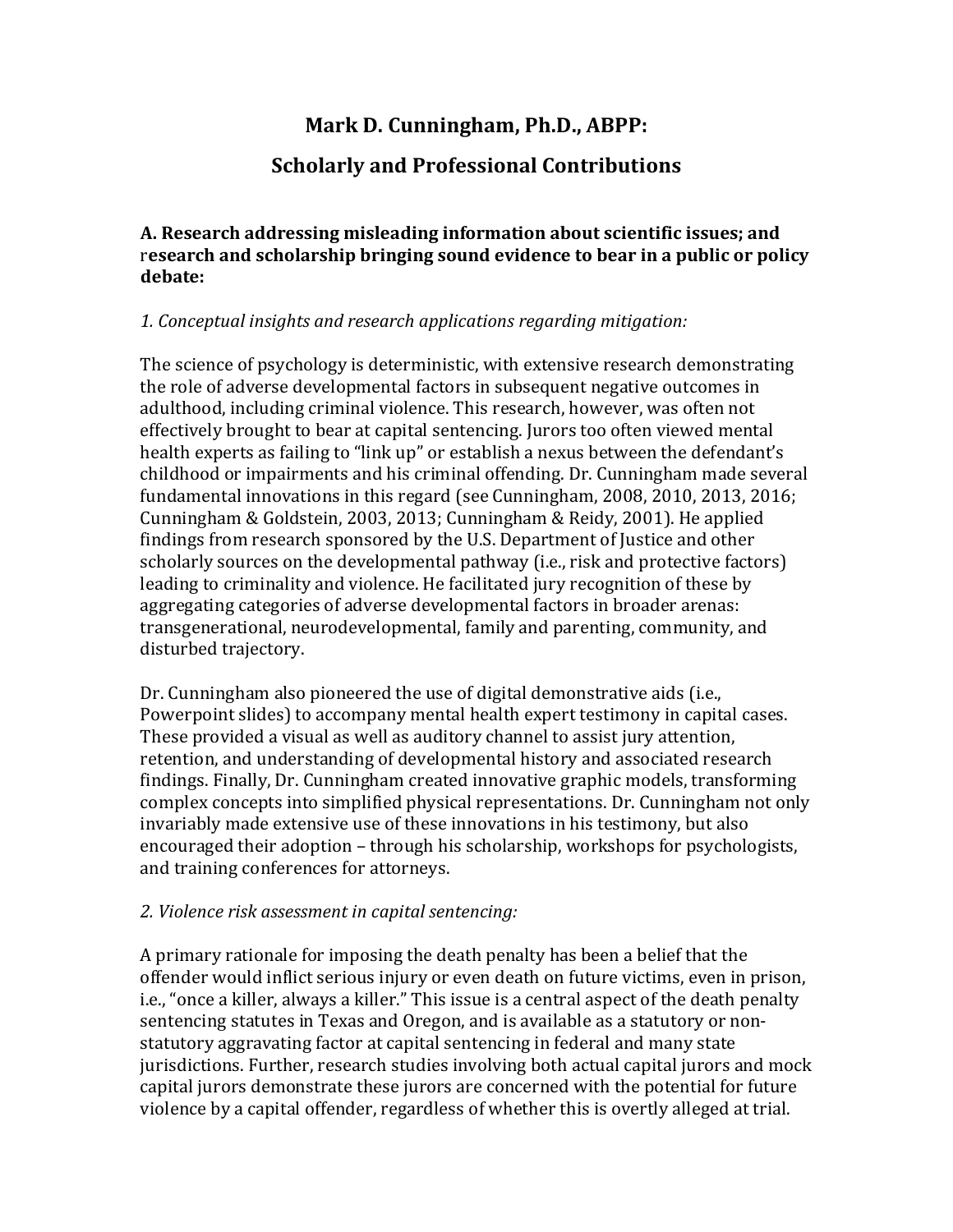Capital juries are prone to make inferences regarding future violence risk based on factors that have no relationship to actual risk, i.e., the perceived level of remorse, offense viciousness, and personality pathology. Similarly, the factors asserted by prosecutors in arguing certain future violence are also often characterized by illusory correlations.

*The role of base rate data:* Mental health expert testimony regarding the likelihood of future acts of violence by a capital defendant from the resumption of the death penalty in the United States in the 1970s through the mid-1990s had been notoriously unreliable and ethically controversial. This was largely due to the absence of either a reliable methodology or relevant group statistical data (i.e., base rate data) to anchor these predictions. These same deficiencies also drove public policy decisions regarding capital prosecutions, legislative and clemency considerations, and conditions of death row confinement.

Initially in testimony, and subsequently in scholarship and research, Dr. Cunningham articulated a scientifically sound capital risk assessment methodology based on rates and correlates of violence in prison. Though such models had been utilized in other risk assessment arenas, they had not previously been applied to capital sentencing determinations. Dr. Cunningham's scholarship began with articulating this model and synthesizing research and correctional data (Cunningham & Reidy, 1998b). These base rate data demonstrated that capital offenders were quite unlikely to commit serious violence in prison. Subsequent scholarship refined the applications and implications of this methodology and data (e.g., Cunningham, 2006, 2008, 2010, 2016; Cunningham & Goldstein, 2003, 2013; Cunningham & Reidy, 1999, 2002; Cunningham & Sorensen, 2010, 2014; Cunningham et al., 2010, 2011; Sorensen & Cunningham, 2010). Importantly, Dr. Cunningham and his colleagues undertook original research, some quite large in scale (i.e.,  $N = 2,000-50,000$ ), on the rates and correlates of institutional misconduct of capital offenders and other inmate groups (e.g., Cunningham, Reidy, & Sorensen, 2005, 2008; Cunningham, Sorensen, & Reidy, 2005; Cunningham & Sorensen, 2006a, 2006b, 2007a, 2007b, 2010; Cunningham et al., 2010, 2011; Hanlon et al., 2015; Reidy, Cunningham, & Sorensen, 2001; Reidy, Sorensen, & Cunningham, 2012; Sorensen & Cunningham, 2007, 2010; Sorensen et al., 2011).

Actuarial models: Dr. Cunningham and his co-investigators articulated actuarial models for prison violence and for prison violence among capital inmates (Cunningham, Sorensen, & Reidy, 2005; Cunningham & Sorensen, 2006, 2007a, 2007b; Cunningham, Sorensen, Vigen, & Woods, 2011). These studies further demonstrated that serious violence among capital offenders in prison was infrequent, extraordinarily so for the life-threatening injury assaults that would have some proportionality to an intervening sanction of death.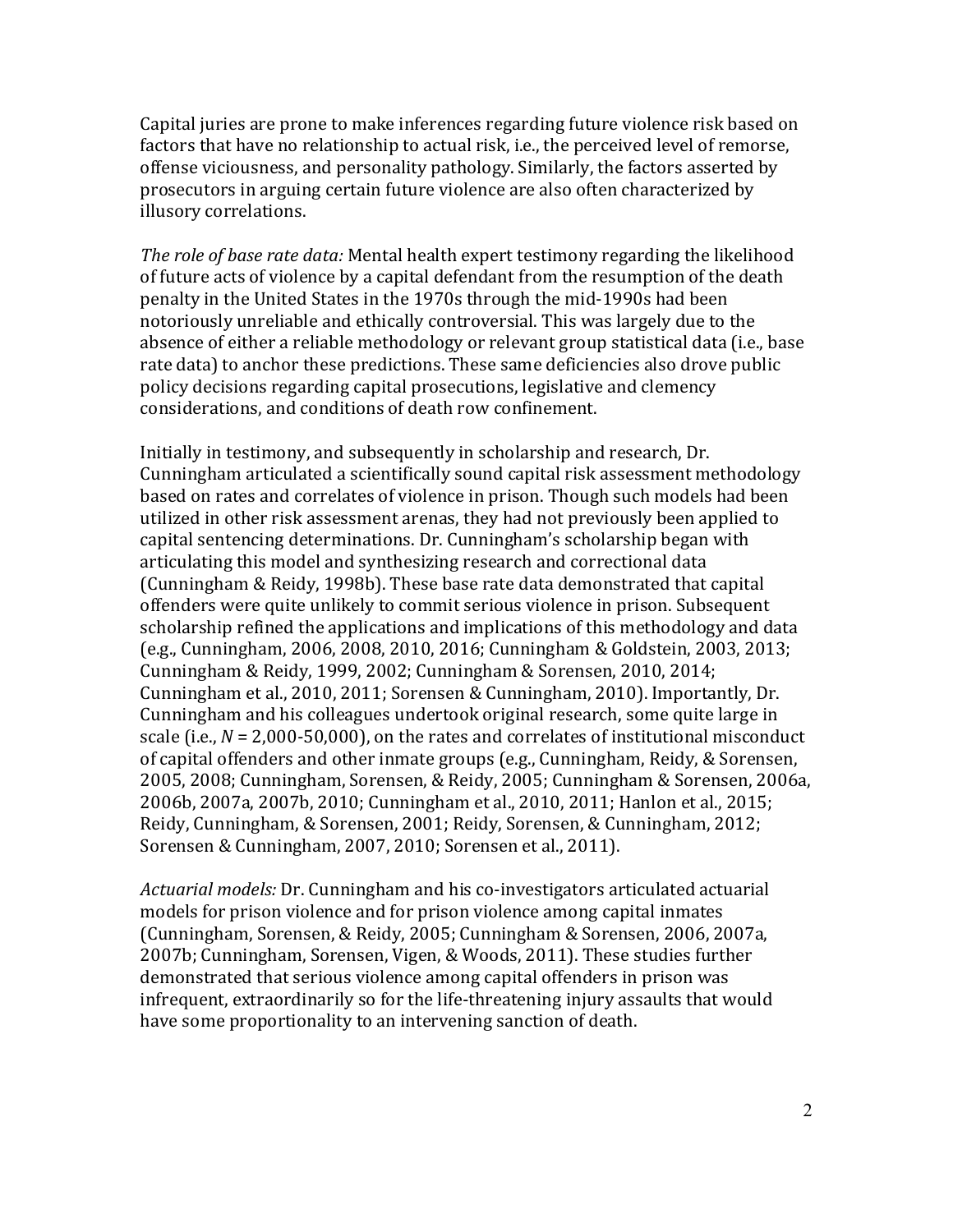*Impact of scientifically informed perspectives:* Scientifically informed perspectives on violence risk assessment at capital sentencing that Dr. Cunningham pioneered have had significant impact at multiple levels of the capital sentencing process.

Testimony: The research findings and methodology that Dr. Cunningham and his research associates promulgated have acted to increase the reliability of death penalty sentencing in cases throughout the United States. Dr. Cunningham and subsequently other mental health experts anchored their capital violence risk assessments to base rate data and empirically derived correlates, and also testified regarding security measures that could be brought to bear on a case-by-case basis negating almost any potential for violence. Such testimony not only substantially reduced the trial participation of mental health experts utilizing spurious risk methodology at capital sentencing, but also effectively rebutted prosecution arguments of certain future violence.

Appellate decisions: The evolution toward scientifically-grounded capital risk assessment testimony initiated by Dr. Cunningham culminated in the 2010 decision by the Texas Court of Criminal Appeals in *Coble v Texas*. This decision held that unsystematic methodologies of violence risk assessment at capital sentencing were not admissible, and favorably cited Dr. Cunningham's methodology and testimony as curing any associated prejudice. Further, the frequency of assertions of "future dangerousness" as a non-statutory aggravating factor in federal capital cases nationwide has markedly decreased in response to informed testimony regarding these perspectives.

Sentencing commission: As Governor George H. Ryan's capital sentencing review commission in Illinois weighed the implications of commuting Illinois deathsentenced inmates, a critical consideration was whether these offenders would commit violence if transferred to the general prison population. Dr. Cunningham testified before the commission regarding retrospective studies demonstrating the largely nonviolent prison behavior of commuted death-row inmates in other jurisdictions. Governor Ryan subsequently commuted the death sentences of 163 men and four women who had faced execution in Illinois.

Amicus curiae briefs: Dr. Cunningham was one of five identified consultants in the *amicus curiae* brief of the American Psychological Association (2005) filed with the U.S. Fifth Circuit in U.S. v Fields, and his publications regarding violence risk assessment at capital sentencing were heavily cited as scholarly authority. He was instrumental in securing the involvement of the Texas Psychological Association (TPA) as one of two *amici curiae* organizations in *Noah Espada vs. The State of Texas*, in the Court of Criminal Appeals of Texas (2007). Dr. Cunningham served as the primary consultant in this effort of TPA to create scientific standards for capital risk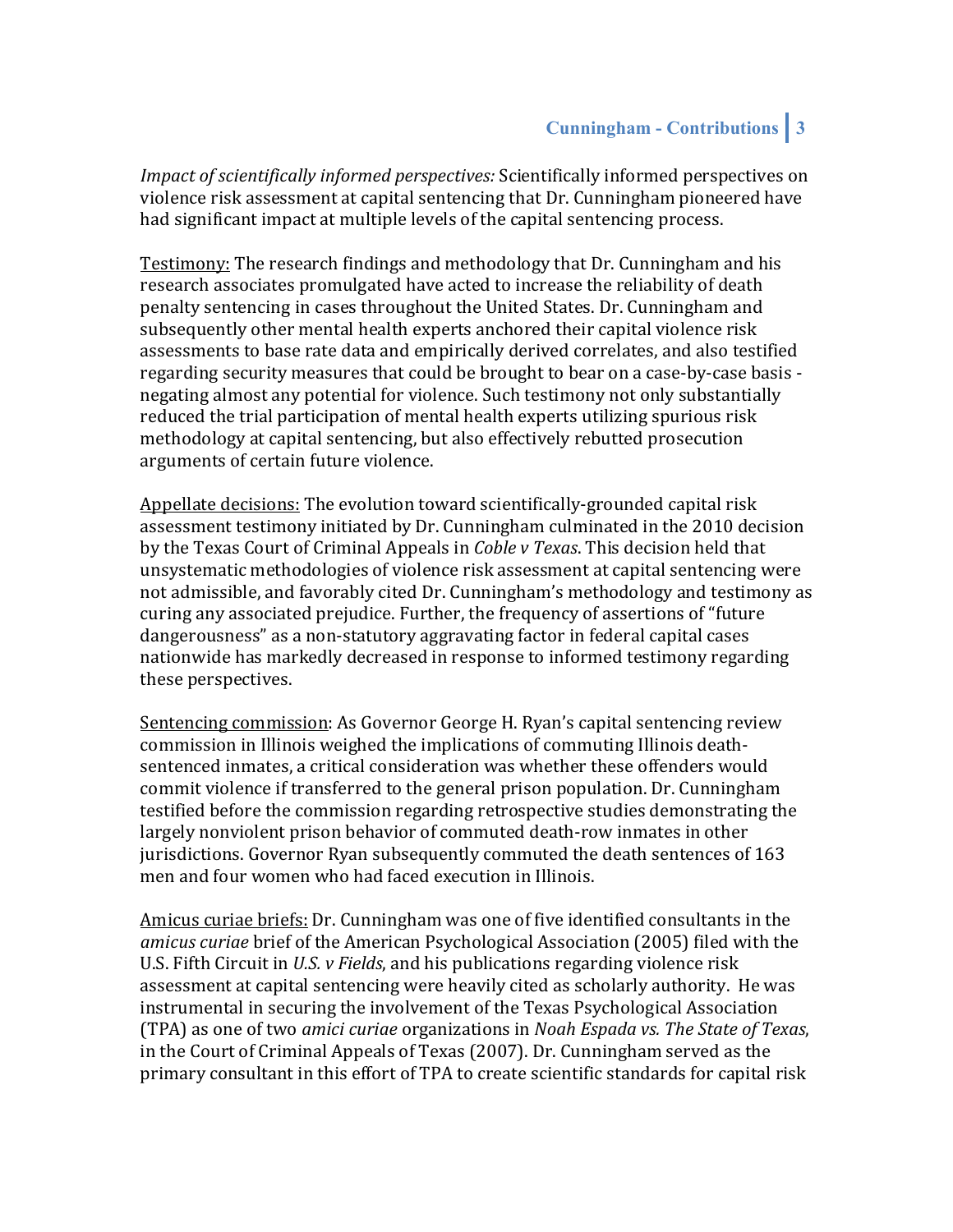assessment testimony. He was cited as authority in the *amici curiae* briefs of the American Psychological Association and Texas Psychological Association in *Billie Wayne Coble v. Texas* (2011) in the U.S. Supreme Court.

#### 3. Relationship of offense of conviction and LWOP sentencing to prison misconduct:

An argument advanced by the prosecution in many capital cases is that the offender, if spared the death penalty and sentenced to life-without-parole, will be violent in the future because he "has nothing to lose." Dr. Cunningham's research team conducted important projects examining the relationship of offense of conviction and length of sentence to prison violence (Cunningham, Sorensen, & Reidy, 2005; Cunningham, Reidy, & Sorensen, 2005; Cunningham & Sorensen, 2006a, 2006b, 2007; Reidy, Sorensen, & Cunningham, 2012; Sorensen & Cunningham, 2007, 2010). Their findings demonstrated that inmates serving life-without-parole were similarly or less likely to be violent in prison than parole-eligible inmates. Dr. Cunningham and his colleagues have developed actuarially derived risk assessment scales for prison violence among high security inmates, including those serving life-withoutparole (e.g., Cunningham, Sorensen, & Reidy, 2005; Cunningham & Sorensen, 2006, 2007a, 2007b; Cunningham et al., 2011).

These studies have had direct public policy impact beyond expert testimony in capital sentencing trials. Dr. Cunningham testified regarding these research data before the Criminal Justice Committee of the Texas Senate in 2005 as this legislative body considered legislation to provide a life-without-parole (LWOP) sentencing option at capital sentencing. Previously, this legislation had failed in the face of assertions by prosecutors that an unmanageable class of inmates would be created (i.e., inmates who had nothing to lose). His testimony and the associated research findings were identified by Senator Eddie Lucio, the sponsor of the bill, as critical to the passage of this legislation – which was signed into law. With the availability of a life-without-parole option, the frequency of death verdicts in Texas capital trials has dramatically fallen.

## 4. Antisocial Personality Disorder and psychopathy in capital sentencing *determinations:*

Mental health experts asserting at death penalty sentencing a high likelihood of future violence by the defendant often base this risk appraisal on their classification of the defendant as a "psychopath" or as having an Antisocial Personality Disorder  $(i.e., the clinical personification of an "eval heart.)" Dr. Cunningham was pivotal in$ critically analyzing research on the institutional implications of Antisocial Personality Disorder and psychopathy - demonstrating that the primary role these had assumed in risk pronouncements by experts at capital sentencing was not supported by empirical findings (Cunningham, 2006, 2010; Cunningham & Goldstein, 2003, 2013; Cunningham & Reidy, 1998a, 1999, 2002; Cunningham, Sorensen, & Reidy, 2005; Reidy, Cunningham, & Sorensen, 2001). Other researchers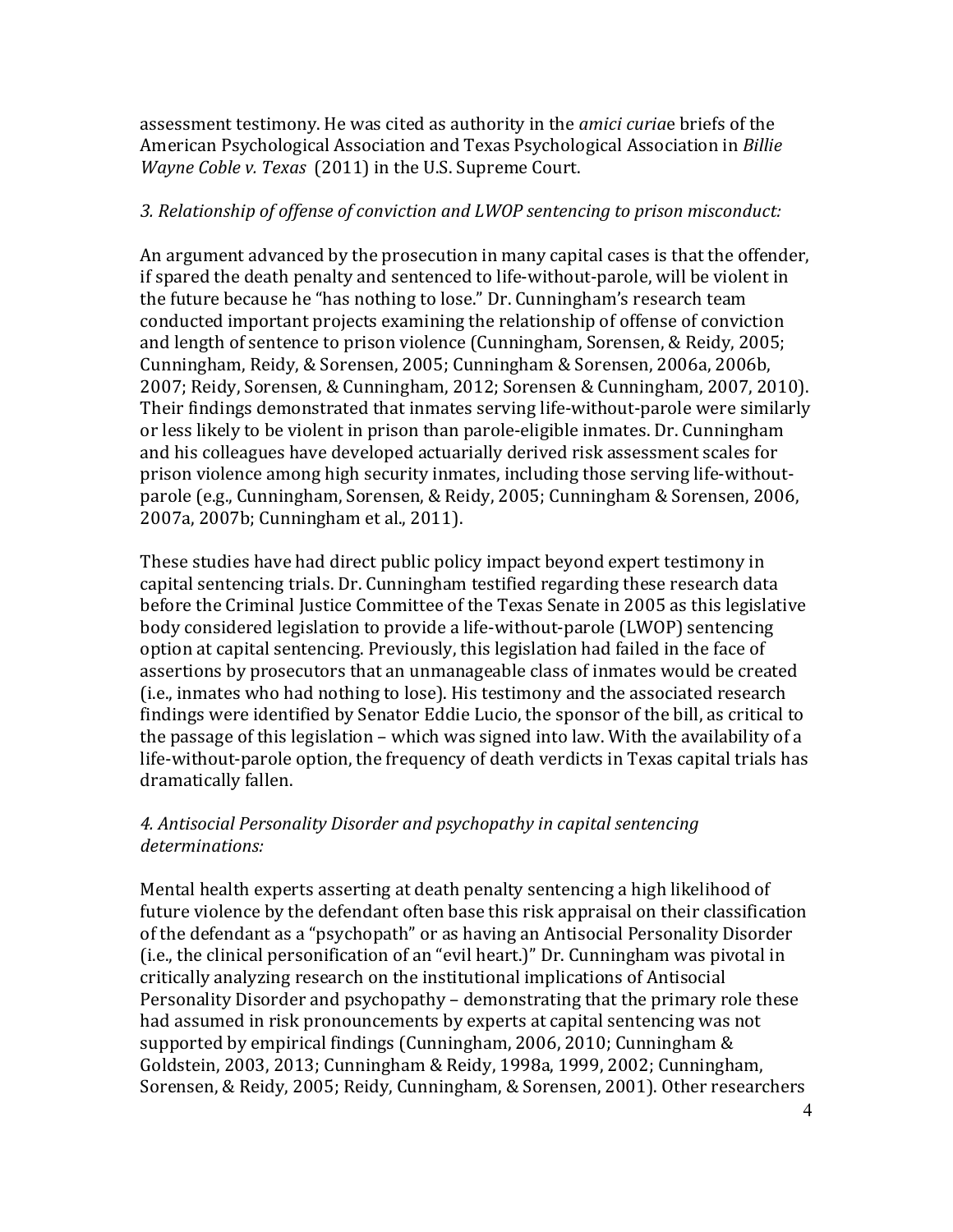have corroborated Dr. Cunningham's conclusions.

The conceptual foundation provided by Dr. Cunningham and his colleagues has prompted more rigorous empirical scrutiny by criminal justice researchers of the validity of risk assessment instruments and diagnoses in forecasting institutional violence, more informed testimony by mental health experts, and greater scrutiny of these instruments by courts (see, e.g., *U.S. v Barnette* in the U.S. Fourth Circuit Court of Appeals, 2000, referencing Dr. Cunningham's testimony).

#### *5. Capital jury predictive accuracy:*

In *Jurek v Texas* (1976), the U.S. Supreme Court utilized an intuitive analysis in affirming the ability of capital jurors to predict the future violence of a capital offender, and to utilize this as a consideration in death penalty sentencing. Dr. Cunningham and his colleagues (Cunningham, Sorensen, & Reidy, 2009) conducted "clinical trials" involving federal capital defendants to test this assumption, finding that the predictions of these jurors were no better than random guesses. Subsequently, Dr. Cunningham and colleagues investigated the accuracy of Texas (Cunningham et al., 2011) and Oregon (Reidy, Sorensen, & Cunningham, 2013) capital jury predictions of future violence, with the same results. These findings have profound public policy implications, as "future dangerousness" is an available aggravating factor in most jurisdictions providing for the death penalty. This future violence question is a "special issue" in Texas, the jurisdiction with the highest execution rate; a question that must be answered affirmatively in order to sentence an offender to death. It is also an available statutory or non-statutory aggravating factor at capital sentencing in many other jurisdictions.

Courts in Texas, Oregon, and elsewhere are beginning to hear challenges to "future" dangerousness" as a capital sentencing determination. Dr. Cunningham has provided testimony or affidavits in a number of these cases. These challenges draw on the illumination of science that Dr. Cunningham has directed on this longentrenched and often notorious consideration. To date, the courts hearing these challenges have demurred, setting this issue aside and citing the controlling precedent of *Jurek*. The U.S. Supreme Court has not granted cert in reviewing this decision. Should the U.S. Supreme Court revisit *Jurek* in light of the "clinical trials" of jury predictive capability published by Dr. Cunningham and his colleagues, hundreds of death-sentenced inmates nationwide, who were sentenced under this speculative consideration, may have their sentences commuted or secure new sentencing hearings.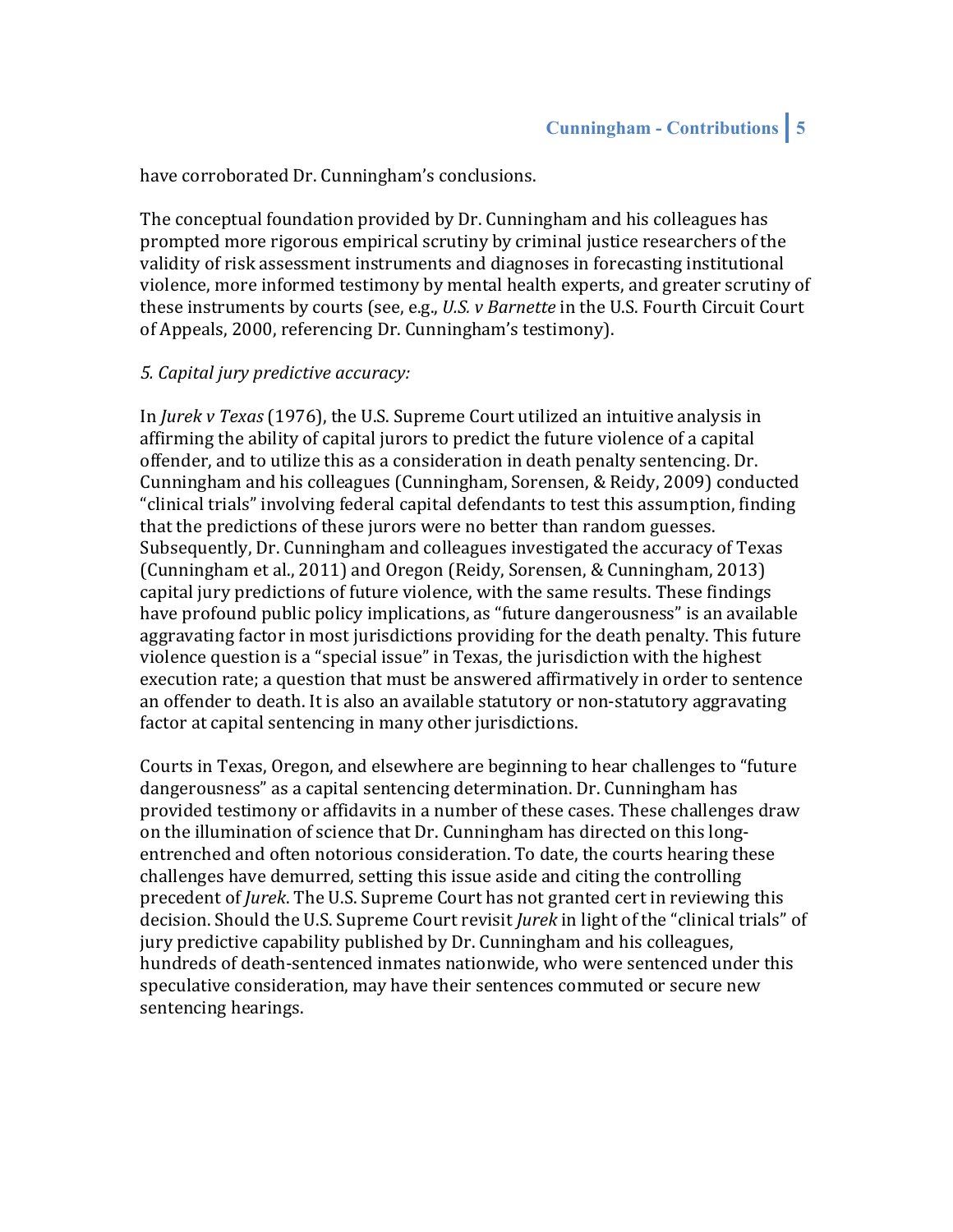#### *6. Conditions of confinement for death-sentenced inmates:*

Embodying a mythology of enduring evil and dangerousness, death-sentenced inmates nationwide are typically held in segregated, isolated, psychologically arduous conditions under a security rationale. Dr. Cunningham and his research colleagues tested this rationale by conducting the first empirical validation of an innovative 11-year policy (1991-2002) of the Missouri Department of Corrections of "mainstreaming" death-sentenced inmates in the general prison population of a maximum-security prison rather than segregating them on a death row (Cunningham, Reidy, & Sorensen, 2005; Cunningham, Sorensen, & Reidy, 2005; Lyon & Cunningham, 2006). Dr. Cunningham and colleagues have recently published a replication and extension of this investigation (Cunningham, Reidy, & Sorensen, 2016, in press). These studies demonstrate that death-sentenced inmates are no more likely to be violent in general population than inmates sentenced to life or parole-eligible terms. This has enormous Constitutional and public policy implications. If death-sentenced prisoners are not a disproportionate risk of serious violence in prison, then their confinement under draconian super-maximum conditions does not serve a legitimate penological interest and arguably represents a violation of the Eighth Amendment bar against cruel and unusual punishment (see Lyon & Cunningham, 2006; Cunningham et al., 2016).

These studies were extensively cited by a brief in *amicus curiae* in *Alfred Prieto* in the U.S. Fourth Circuit Court of Appeals, as well as in other litigation (e.g., *Thomas Porter, et al., vs. Harold C. Clark et al.*). After initial vigorous resistance, in the face of the scientific illumination, the Virginia Department of Corrections recently substantially reduced the isolation and deprivations in their confinement of deathsentenced offenders in Virginia. Dr. Cunningham consulted with Porter's counsel and filed a declaration in this litigation.

#### *7. Intellectual disability (Atkins) assessments at capital sentencing:*

In *Atkins v. Virginia*, the U.S. Supreme Court held that it was unconstitutional to execute persons with mental retardation (now intellectual disability). Courts in some jurisdictions have responded by attempting to narrow eligibility for this exemption, imposing restrictions beyond clinical diagnostic criteria. Dr. Cunningham has been a central scholar in disseminating psychometric considerations that have served to guide public policy away from IQ score "bright" line" and other restrictive determinations of intellectual disability in death penalty cases. He was cited as authority in the American Psychological Association *amicus curiae* brief filed in the U.S. Supreme Court in *Hall v. Florida*, as well as in the American Association on Intellectual and Developmental Disabilities (AAIDD) *amicus curiae* briefs in *Juan Lizcano v. Texas* (2015) and *Moore v. Texas* (2017). Earlier this year, the U.S. Supreme Court in *Moore v. Texas* turned aside the restrictive *Briseno* criteria that had been crafted by the Texas Court of Criminal Appeals. In this decision, the U.S. Supreme Court cited a peer-reviewed paper Dr.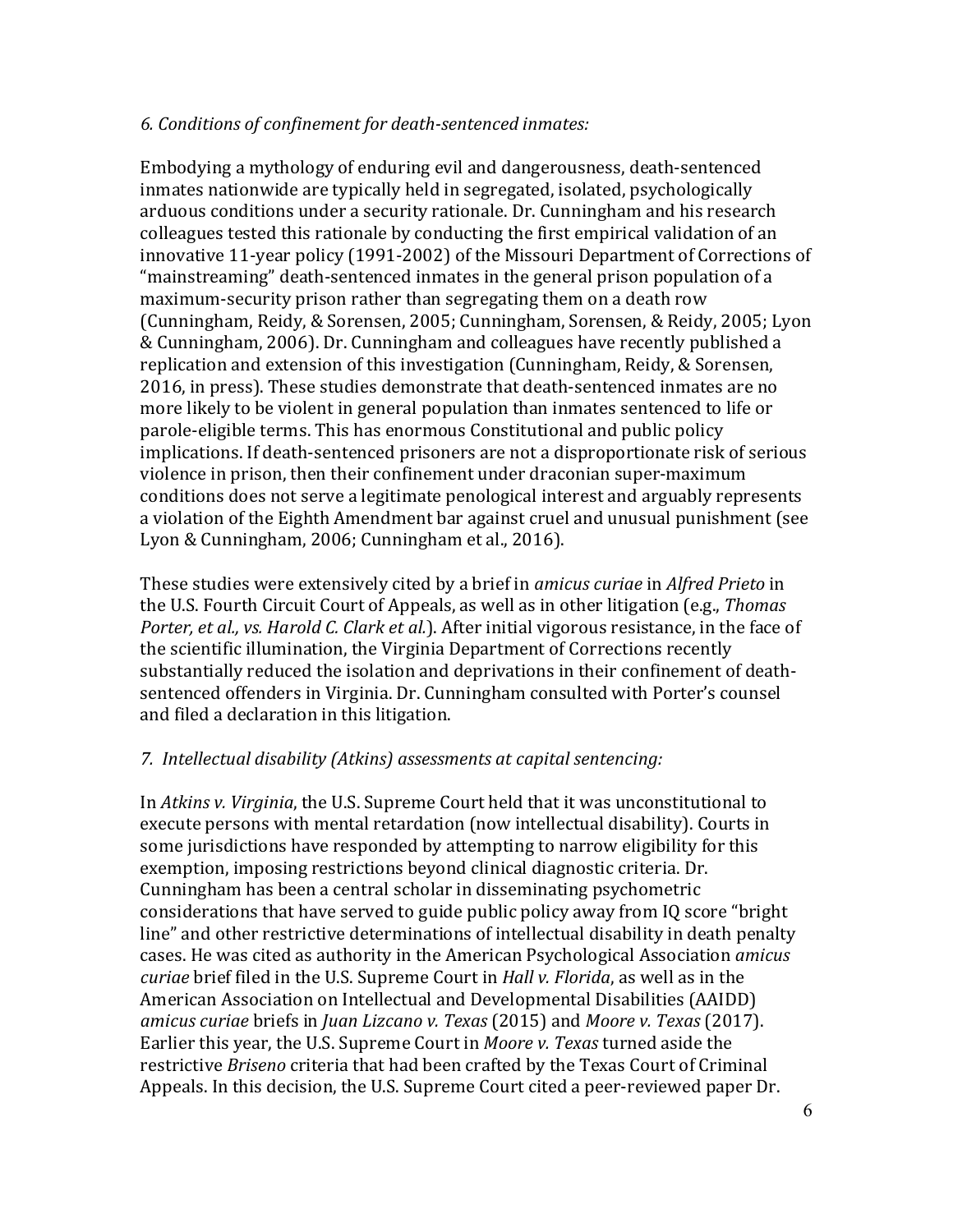Cunningham coauthored (Macvaugh & Cunningham, 2009). This article was the first to propose recommendations for best practices for intellectual disability evaluations at capital sentencing. In that paper, Dr. Cunningham had critiqued the *Briseno* criteria. Previously, Dr. Cunningham was one of the early scholars in asserting that "best science," rather than prevailing practice, was the standard for whether to correct IQ scores for norm-obsolescence in capital cases (see Cunningham & Tassé, 2010). He was a coauthor of a chapter in an edited text published by AAIDD on professional issues in *Atkins* assessments (Macvaugh, Cunningham, & Tassé, 2015). His involvement in over 35 Atkins cases throughout the United States has further informed trial and appellate courts of important psychometric science considerations in interpreting intelligence test scores.

## *8. Self-representation capability of Mississippi death row inmates:*

Indigent death row inmates in Mississippi had not been provided with state-funded attorneys at a critical stage of their appeals. At the request of the Southern Poverty Law Center, Dr. Cunningham and Dr. Mark Vigen systematically evaluated the competency of these condemned inmates to represent themselves in state postconviction proceedings (Cunningham & Vigen, 1999). By comprehensively assessing the intellectual capabilities, literacy level, psychological status, specific knowledge of post-conviction law, and legal aptitude of inmates on Mississippi's death row, Drs. Cunningham and Vigen irrefutably established that these prisoners were wholly deficient to represent themselves.

Soon after being informed of the findings of this study through an extensive affidavit that Dr. Cunningham prepared, the Mississippi Supreme Court in a parallel case *reversed* its prior rulings and found that death row inmates did not have the capability to represent themselves in state post-conviction efforts, and thus their meaningful access to the courts did entail a right to appointed and state-funded representation in post-conviction proceedings. This was the *first* such ruling by a high court in the United States. The research findings of Drs. Cunningham and Vigen were credited for this highly significant change in public policy and advancement of social justice.

#### 9. Death row inmate characteristics, adjustment, and confinement:

Dr. Cunningham and Dr. Vigen coauthored the first comprehensive critical review of research regarding death row inmates (Cunningham & Vigen, 2002). Dr. Cunningham updated this literature review (Cunningham, 2013) in examining the special institutional needs of these offenders. These literature reviews examined both demographic descriptive data and clinical studies. As such, they are an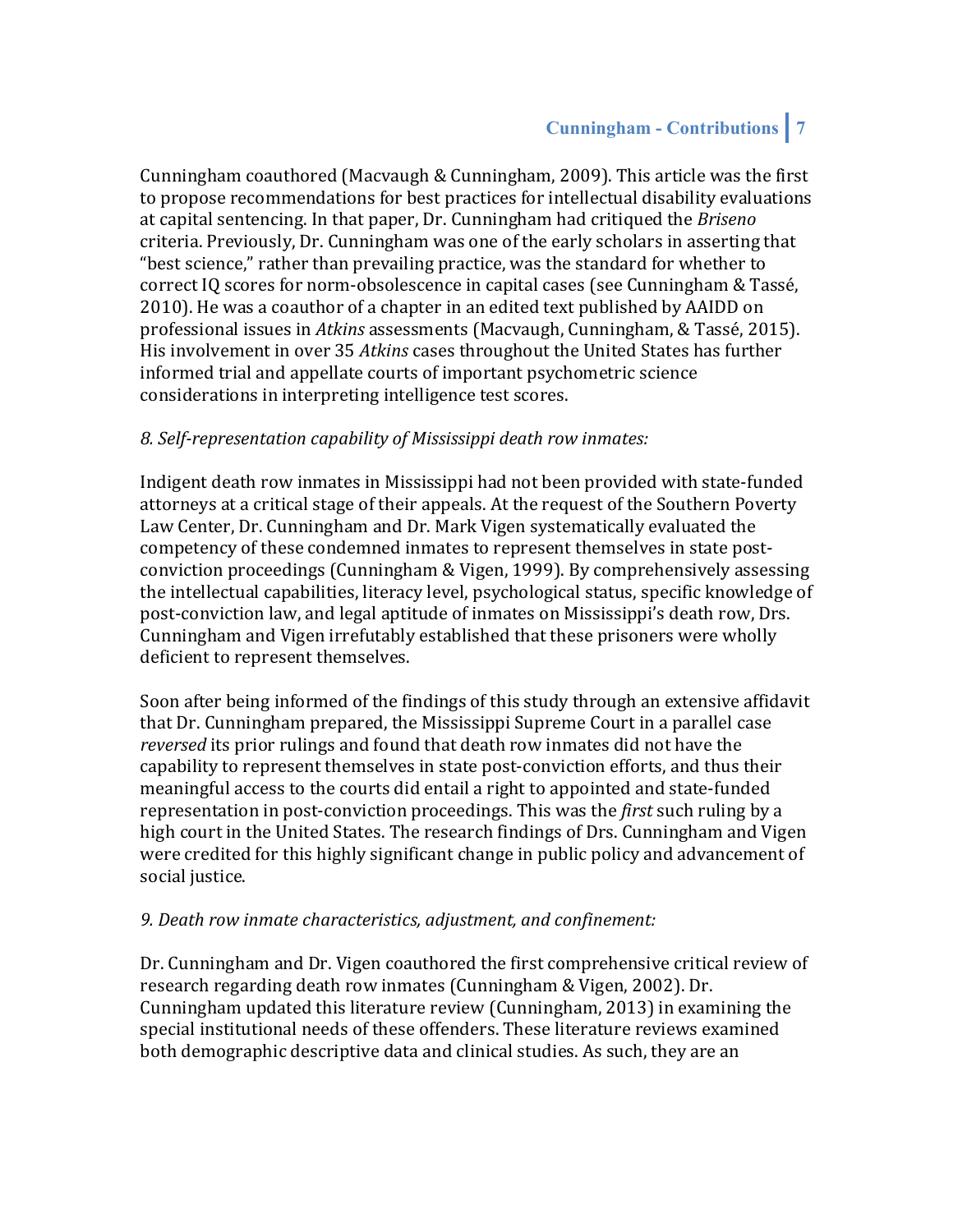important contribution to psychologists, correctional professionals, and public policy makers regarding these offenders.

#### 10. Competency for execution:

Scott Panetti is a Texas death row inmate with a long history of severe mental illness. With Mr. Panetti's execution imminent, Dr. Cunningham agreed to a *pro bono* emergency evaluation to determine whether he was competent for execution. Dr. Cunningham's report resulted in a stay of the execution. Conceptualizations Dr. Cunningham articulated in testimony in an evidentiary hearing in federal district court regarding the role of a rational as well as factual appreciation of the impending execution, became the primary focus of an appeal, and eventually led to review by the United States Supreme Court in *Panetti v. Quarterman* (2007). Counsel for Mr. Panetti observed:

While we called three other forensic psychiatrist and psychologists, Dr. Cunningham alone recognized a fundamental conceptualization that was ultimately essential to the issue being considered by the Supreme Court that Mr. Panetti acknowledged that his execution by the State of Texas was pending, but believed that this was the State "under false colors" and not as a lawfully constituted authority (i.e., factual but not rational awareness of the reason for his execution). In a rather complex legal issue, Dr. Cunningham's thoroughness, generosity, and sharp and clear analysis may well be responsible for a new standard for competency to be executed. (Keith Hampton, Esq., 05/31/07)

The Supreme Court did in fact subsequently hold that death row inmates must have a *rational* as well as factual appreciation of the impending execution. This reflected the first elaboration of the Court regarding standards for competency for execution in over 20 years. Both the majority and the dissent cited Dr. Cunningham in this decision.

#### 11. Differentiating delusional disorder from the radicalization of extreme beliefs:

Threat assessment professionals and forensic mental health experts face a challenging differential in determining whether a potential violent actor or post-violence defendant suffers from a delusional disorder or is simply radicalized in his extreme religious or political beliefs. No published model for analysis (i.e., structured professional judgment, SPJ) has been available to aid in systematically distinguishing these cases or promoting transparency in associated reports and testimony. In a model of analysis (SPJ) developed by Dr. Cunningham, seven primary arenas of analysis were distilled from scholarship regarding features of delusions and delusional disorder: belief content; belief style; subjective distress and social dysfunction associated with the belief; social influences in belief formation, maintenance, and behavior; social inclusion; prodromal factors; and behavioral/action factors. Seventeen factors are specified for operationally defining and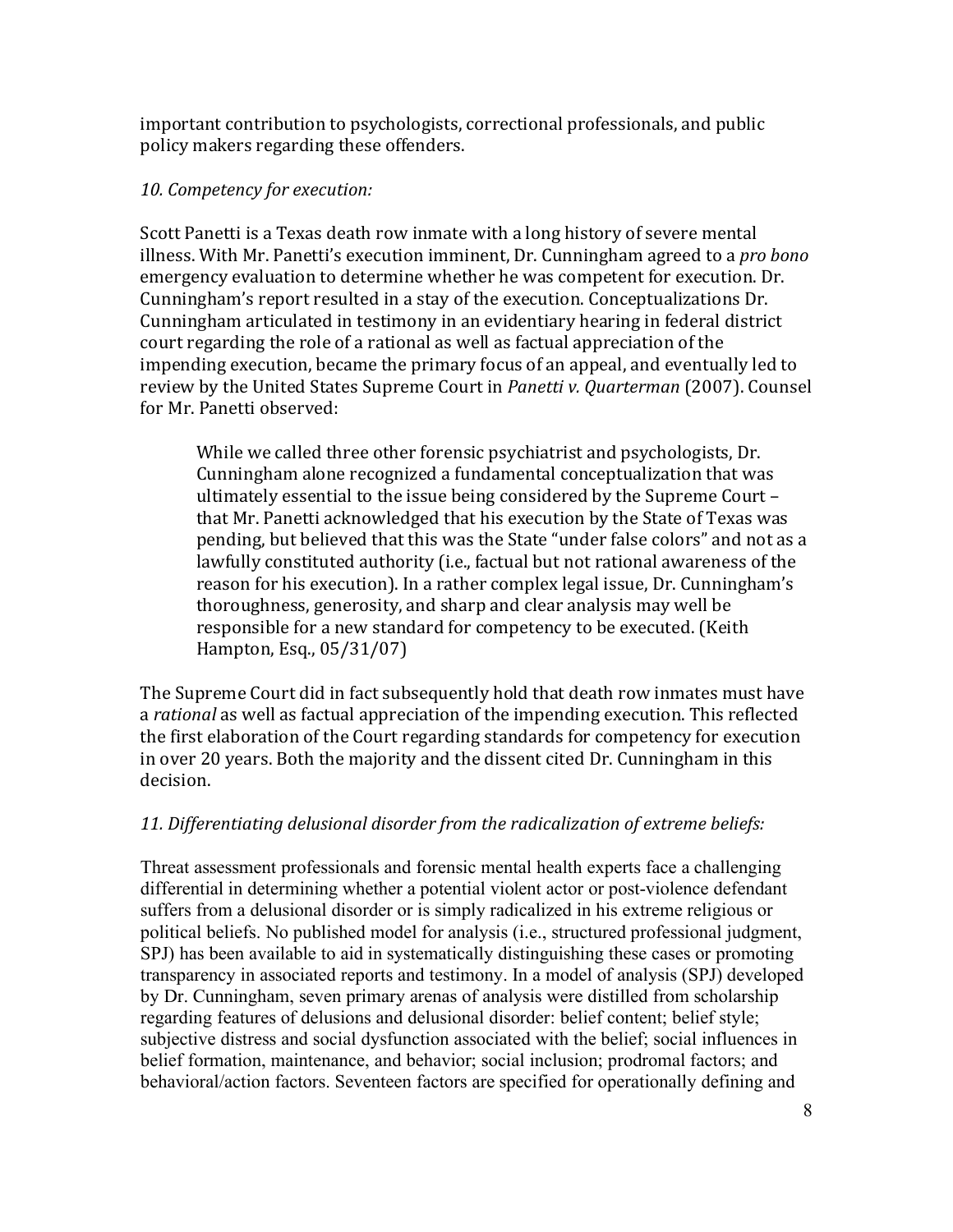qualitatively describing the seven primary arenas of analysis. Within each factor, features may be specified that further disaggregate the analysis (see Cunningham, 2018). This SPJ tool is termed: Model of Analysis for Differentiating Delusional Disorder from the Radicalization of Extreme Beliefs – 17 Factor (MADDD-or-Rad-17).

### **B. Helping people make sense of complex scientific issues:**

#### 1. Professional issues and ethical considerations in capital cases:

Capital sentencing evaluations are ethically complex, with profound implications for the constitutional rights of the defendant. Dr. Cunningham's contributions are the primary scholarship in the field, articulating the ethics and Constitutional complexities, the associated requirements for informed consent, and the heightened practice standards of best science in conducting these evaluations of ultimate gravity. He is the invited author of a text (Cunningham, 2010) on evaluations at capital sentencing, an edited volume in the "Best Practices in Forensic Psychology" series published by Oxford University Press. His scholarship articulating ethics, practice, and Constitutional considerations of mental health evaluations at capital sentencing further includes eight edited book chapters (Cunningham, 2008, 2013a, 2013b; 2016; Cunningham & Goldstein, 2003, 2013; Cunningham & Sorensen, 2014; Macvaugh, Cunningham, & Tassé, 2015) and four peer-reviewed papers (Cunningham, 2006; Cunningham & Reidy, 2001; Cunningham & Tassé, 2010; and Macvaugh & Cunningham, 2009). Dr. Cunningham has also contributed to advancements in the standard of practice by illustrating the applications of science in model capital sentencing and capital risk assessment reports in forensic psychology texts [Cunningham, 2002a and 2002b, in Heilbrun, Marczyk, & DeMatteo (Eds.); Cunningham, 2007, in Conroy & Murrie (Eds.); and Cunningham 2014, in Heilbrun, DeMatteo, Holliday, & LaDuke (Eds.)]. These reflect only the scholarship addressing best practices in capital sentencing evaluations. He has over 60 scholarly publications in total, many providing scientific findings to illuminate these determinations.

#### 2. Impact of scholarship on the scientific literature:

Dr. Cunningham's research and scholarship has had significant impact on the field. His scholarship has been cited in 1,179 scientific articles and texts.

## 3. Contributions to the standard of practice by training of psychologists and *psychology students:*

Dr. Cunningham has been actively involved for almost two decades in the training of psychologists regarding their evaluations in capital cases. He has presented at 22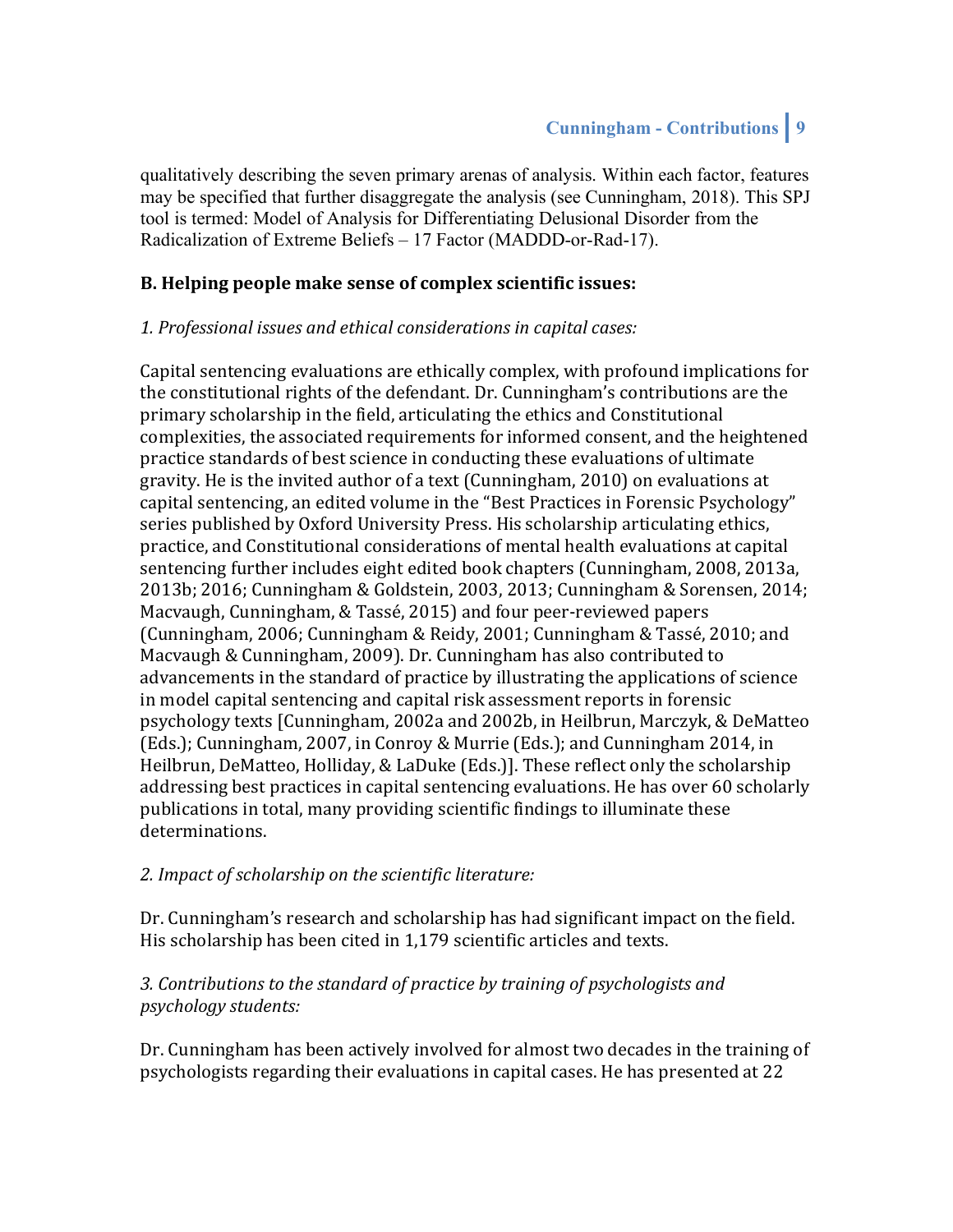regional or national conferences or trainings for psychologists and psychology students. These include full-day workshops regarding capital sentencing evaluations under the auspices of the American Academy of Forensic Psychology, as well as presentations at American Psychological Association and American Psychology-Law Society conferences. He was the 2009 Spring Symposium speaker for graduate psychology students at Sam Houston State University and the invited scholar for the 2013 Goldman Trust Colloquium at Oklahoma State University. In scholarly literature since 1998, Dr. Cunningham has been among the most heavily published psychologists regarding capital sentencing issues and death row inmates. His workshops, invited addresses, and publications have resulted in his conceptualizations and research findings becoming familiar to hundreds of informed forensic mental health experts practicing in the capital sentencing and capital violence risk assessment arenas throughout the United States.

#### *4. Disseminating sound science through amici curiae (i.e., friend of the court) briefs:*

Dr. Cunningham has been a primary consultant or cited authority in *amici curiae* briefs regarding capital violence risk assessment and determinations of intellectual disability in capital cases. These include the following:

#### Consultation and assistance in preparation of:

- Brief of *Amici Curiae* [Tassé, M., Everington, C., Salekin, K., Olley, J., Cunningham, M., Macvaugh, G., American Association on Intellectual and Developmental Disabilities] in Support of *Warren Lee Hill, Jr.* Petition for Writ of Habeas Corpus, in the Supreme Court of the United States (2013).
- Brief of the *Amici Curiae*, Texas Psychological Association and Texas Appleseed in Support of Appellant, *Noah Espada vs. The State of Texas*, in the Court of Criminal Appeals of Texas at Austin (2007).
- Brief of *Amicus Curiae*, American Psychological Association in Support of Defendant-Appellant, *U.S. v. Sherman Lamont Fields* in the United States Court of Appeals for the Fifth Circuit (2005).

#### *Cited as authority:*

*Moore v. Texas* (2017), in the Supreme Court of the United States.

Brief of *Amici Curiae*, American Association on Intellectual and Developmental Disabilities (AAIDD) and the ARC of the United States, In Support of Petitioner, *Bobby James Moore v. Texas*, No. 15-797, in the Supreme Court of the United States (2016) on Petition for a Writ of Certiorari to the Court of Criminal Appeals of Texas.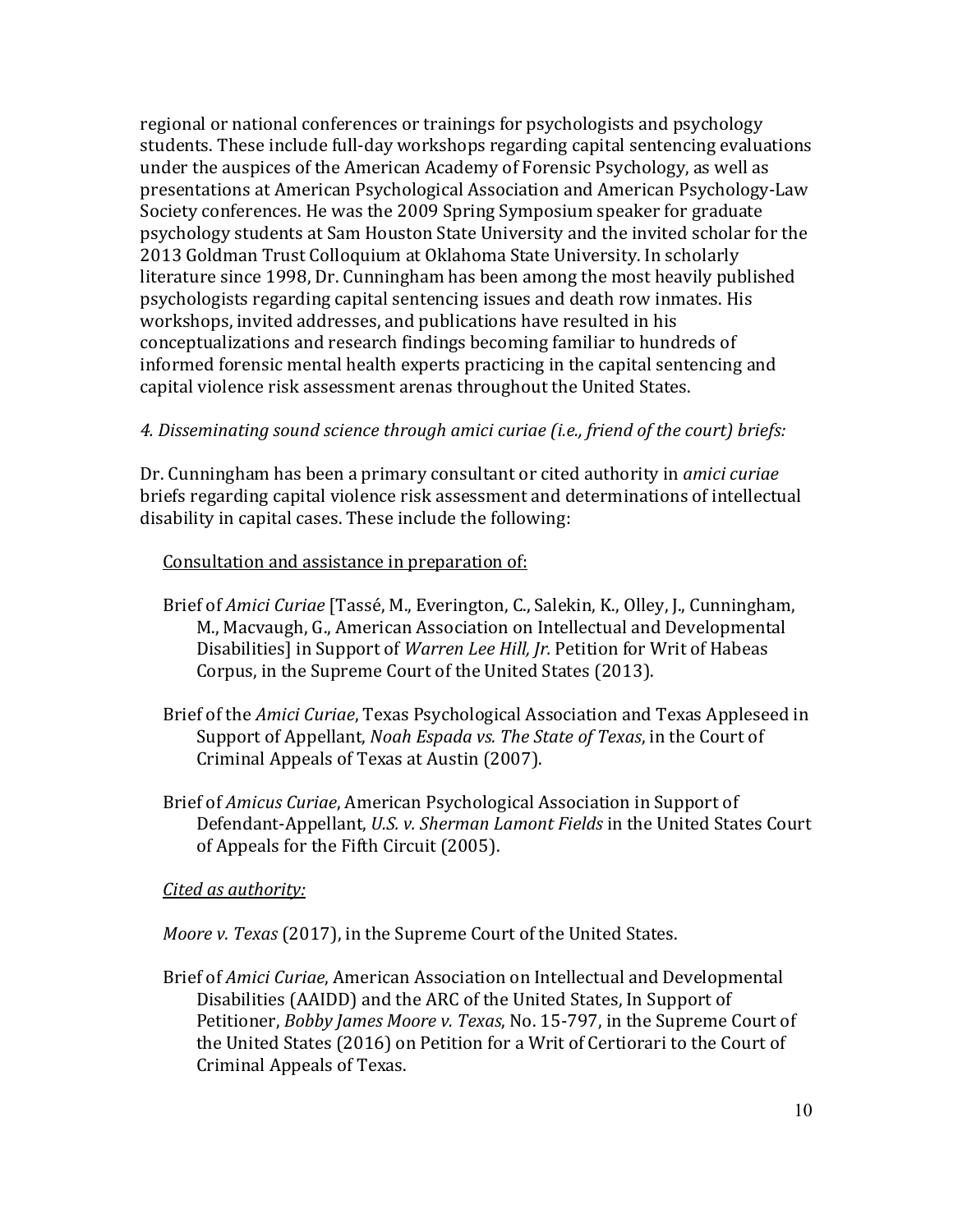- Brief of *Amici Curiae*, Corrections Experts, in Support of Petitioner, in *Alfred Prieto v. Harold Clark, Director, A. David Robinson, Deputy Director, and E.* Pearson, Warden, No. 15-31, in the Supreme Court of the United States (2015), on Petition for a Writ of Certiorari to the United States Court of Appeals for the Fourth Circuit.
- Brief of *Amici Curiae*, American Association on Intellectual and Developmental Disabilities (AAIDD), and ARC of the United States, in Support of the Petition for a Writ of Certiorari in *Juan Lizcano v. Texas*, No. 15-65, in the Supreme Court of the United States (2015) on Petition for a Writ of Certiorari to the Court of Criminal Appeals of Texas.
- Brief of *Amici Curiae*, American Psychological Association, American Psychiatric Association, American Academy of Psychiatry and Law, Florida Psychological Association, National Association of Social Workers, and National Association of Social Workers Florida Chapter in Support of Petitioner in Freddie Lee Hall *v* Florida, No 12-10882, in the Supreme Court of the United States (2013).
- Brief as *Amici Curiae*, Capacity for Justice, Disability Rights Texas, Texas Appleseed, and the National Alliance on Mental Illness of Texas in *Billie Wayne Coble v. Texas, No.* 10-1271, in the Supreme Court of the United States (2011) on Petition for a Writ of Certiorari to the Texas Court of Criminal Appeals.
- Brief as *Amici Curiae*, American Psychological Association, Texas Psychological Association in *Billie Wayne Coble v. State of Texas*, No. 10-1271, in the Supreme Court of the United States (2011) on Petition for a Writ of Certiorari to the Texas Court of Criminal Appeals.

#### **C.** Evidence of importance of contributions:

As testament to his seminal contributions in illuminating forensic mental health determinations with science, Dr. Cunningham has been recognized with the:

*International recognition:*

• Commendation – John Maddox Prize

#### *National recognition:*

• American Psychological Association Award for Distinguished Contribution to Research in Public Policy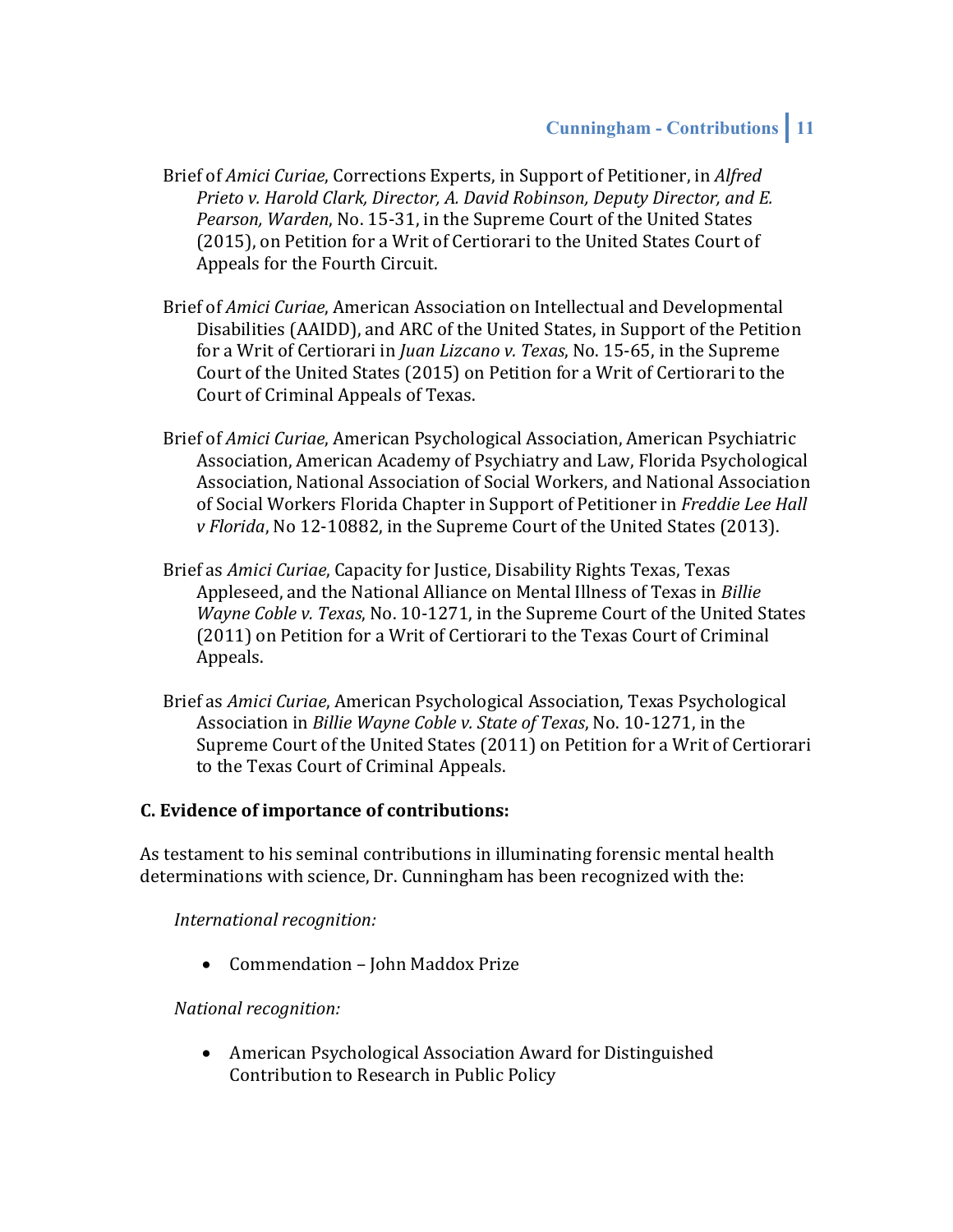- American Correctional Association Peter P. Lejins Research Award
- National Register of Health Service Psychologists Alfred M. Wellner, Ph.D. Lifetime Achievement Award
- Fellow of the American Psychological Association (Division 41)
- National Association of Sentencing Advocates John Augustus Award
- American Psychology-Law Society Book Award [shared with editors and chapter authors]

## *Regional recognition:*

• Texas Psychological Association Award for Outstanding Contribution to Science